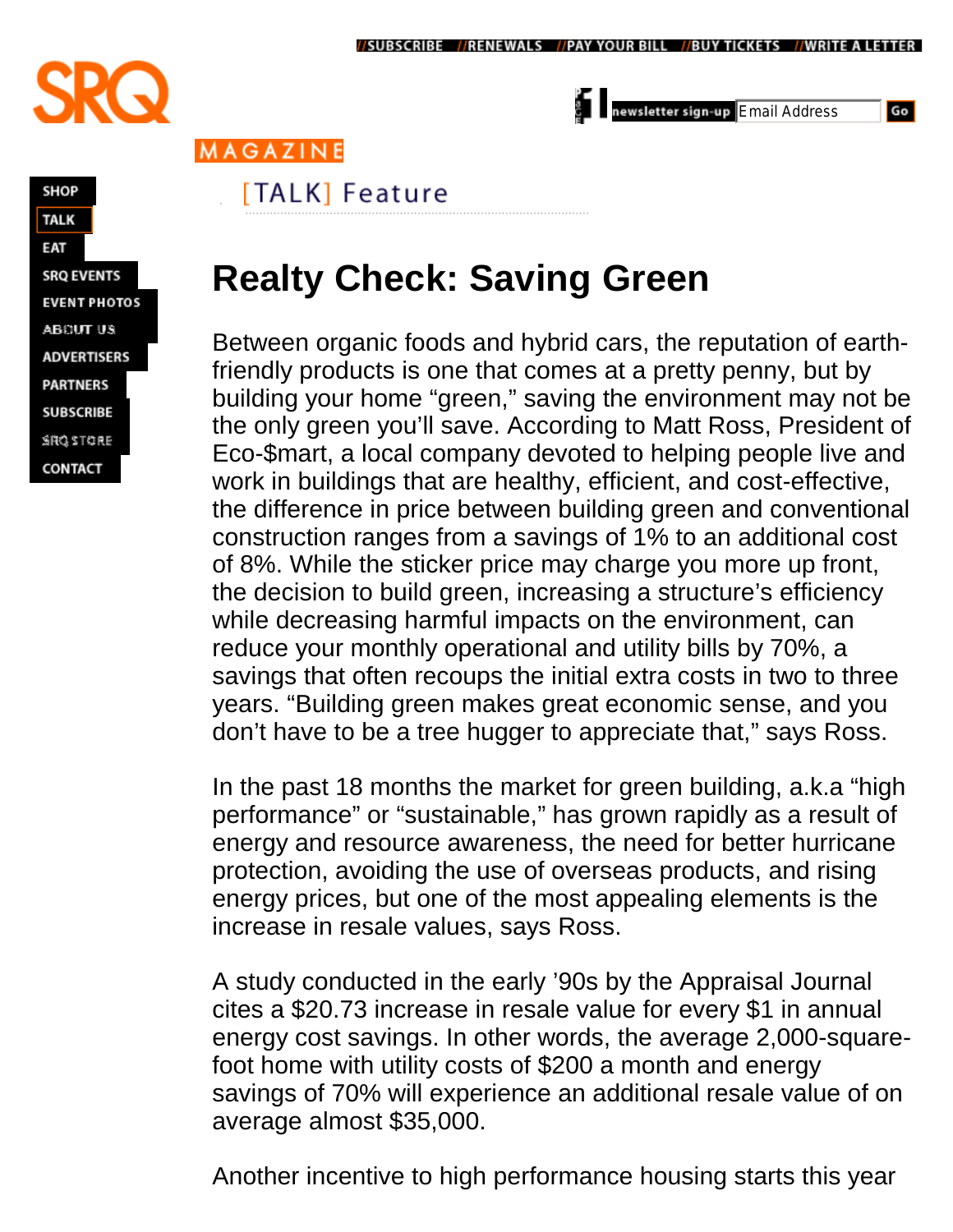and ends in 2007 as part of the Bush Energy Bill. When you purchase solar installations, as a residential owner you can get a federal tax credit of up to \$2,000. Even commercial entities get a break with a 30% return on up-front costs. If that's not enough, if you build or renovate your home making it 50% more efficient than standard codes, you can earn yourself another \$2,000 tax break, or \$1.80 per square foot for commercial properties. That's a potential reimbursement of \$4,000 or more, allowing you to recover your initial investment even quicker. "People are excited about buying a Toyota Prius, which only lasts about 10 years, but you can build a green home that'll last 100 years, saves money, is good for the environment, and is an overall much better investment,"says Dr. Harvey Kaltsas, developer of Kanaya Condos, providing healthy, energy-efficient residential units to Sarasota.

Last year, even Sarasota County decided to start promoting eco-friendly construction, offering a rebate program on building permits. Not only saving on money, the county also offers a fast track route for green applications. The average time it takes to get a regular building permit is six to eight weeks, but an expedited green application may take only two to three weeks, an even more valuable offer than the cash back, says Drew Smith, President of Two Trails, Inc., which offers local services in green construction and marketing.

So how do you know what constitutes green and who says so? According to Smith, you shouldn't technically claim a building is green without third-party certification. Intended to encourage the mainstream homebuilding industry to adopt sustainable practices, programs such as the Florida Green Building Coalition (FGBC) use a point system to measure areas such as energy and water efficiency, materials and resources, indoor environmental quality, sustainability, and more. "The FGBC certification program is great because its standards specifically address the issues of Florida's climate being hot, humid, and prone to storms," says Smith.

There's also a national program from The U.S. Green Building Council called the LEED Rating System. It too is based upon a point system, which is broken down into four different levels with "platinum" being the most sustainable. Sarasota Architect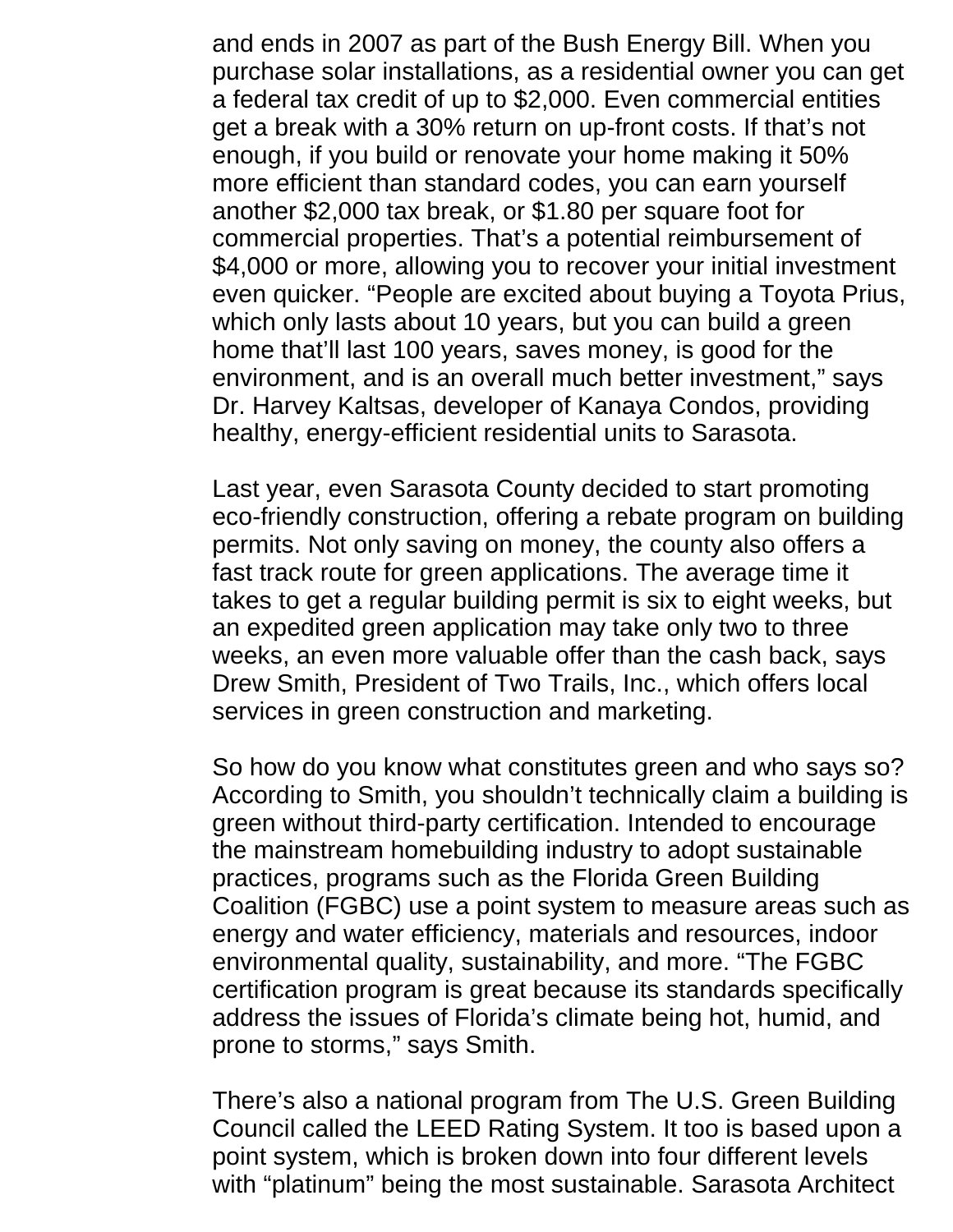Michael R. Carlson of Carlson Studio Architecture recently received the honor in the "gold" category for the Sarasota County's Twin Lakes Office Complex. After four years of renovating the former professional baseball dormitory, the facility earned 41 points, making it the highest LEED-scored building in the state to date.

Whatever your motivation may be, if you're interested in a high performance home, you're in luck, because Sarasota just so happens to be "one of the best places in the country to access green products,"says Ross. Sarasota is also a great place to find new-construction green homes: Lakewood Ranch is the largest development in the state to receive the green development certificate from the FGBC. But if you're just looking to "green up"your existing home, then any of the following five products are a great start.

Cool Your A/C Bill

Living in Florida, air-conditioning bills in the summer— or yearround for that matter— can be pretty hefty, but with Freus, the world's most energy-efficient air-conditioning unit, you can save 50–60 percent on those bills. Unlike conventional air-cooled systems, Freus is water-cooled, using half the pressures at a low condensing temperature. It is also designed for low maintenance and a longer lifetime with a fiberglass cabinet and no expensive electronics on board to corrode, short, or get surged. Even though a Freus costs \$1,000–\$2,000 more than the average a/c unit, at \$5,000 installed you'll have a system that's twice as efficient.

Bulb Exchange

Incandescent light bulbs give off a lot more heat than you think. By going out today and replacing your bulbs with electronic ballast fluorescents, you will only use 20% of the energy and heat of your original incandescent lamps. They cost a few dollars more at \$3–\$5 apiece, but with a 10,000-hour life expectancy, you can save about 10 times the cost of an incandescent bulb over the lifetime of a fluorescent.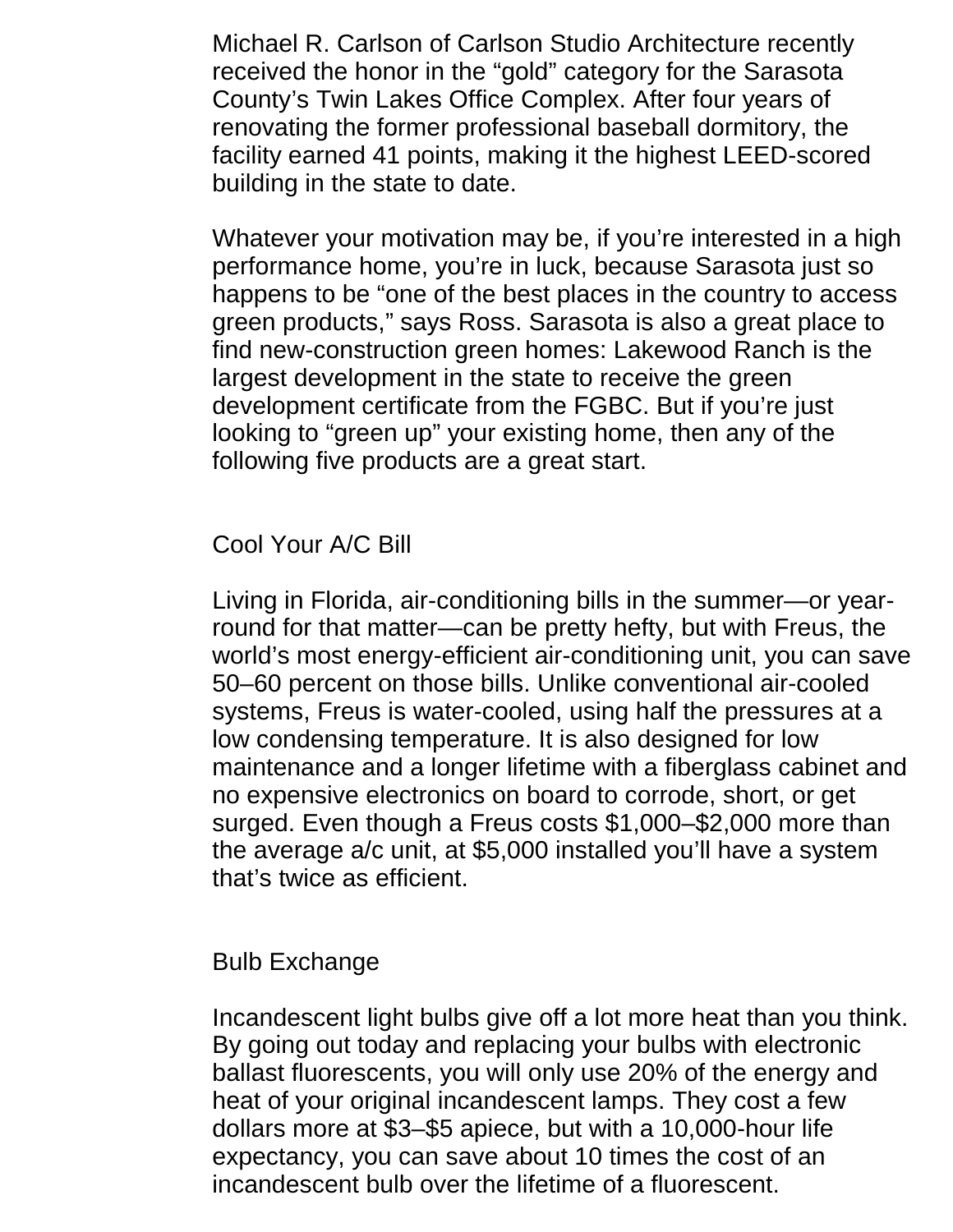Solar Savings

By switching to a solar water heating system, you will reduce the same amount of pollution as removing one car from the highways, and if that doesn't convince you, then yes, it also saves you money. It costs about \$3,500 installed up front, but don't forget the federal tax incentives as well as the fact that it will reduce your water heating bill by 70–90 percent. That's equivalent to 20 percent of your entire electric bill. It comes with a 10-year manufacturer's warranty, and the best part of it all is that you don't lose hot water during power outages, a feature that all Floridians can appreciate.

High Performance Panes

Windows bring light, warmth, and beauty into your home, but they can also be a major source of heat loss in the winter and heat gain in the summer. Offset these unwanted disposals with energy-efficient windows designed with technologies to prevent leaks and other sources of energy loss. They also dually serve as hurricane protection with their impact-resistant panes made of acrylic. They are comparable to conventional windows at \$200–\$300 installed apiece, but that price significantly rises for double panes.

## Flooring

While green flooring won't save you money as the other products do, it is still consistently one of the most popular items on the market, says Ross. No matter what your preference, there's a look for every style, from bamboo, which takes 35 fewer years to mature than hardwood, to palmwood floors made of coconut palm lumber, otherwise discarded. You can also find recycled rubber flooring and recycled plastic carpet in hundreds of color options. Locally, many stores even have their own separate section devoted to green flooring. At \$8–\$15 a square foot, prices are similar to that of regular hardwood flooring.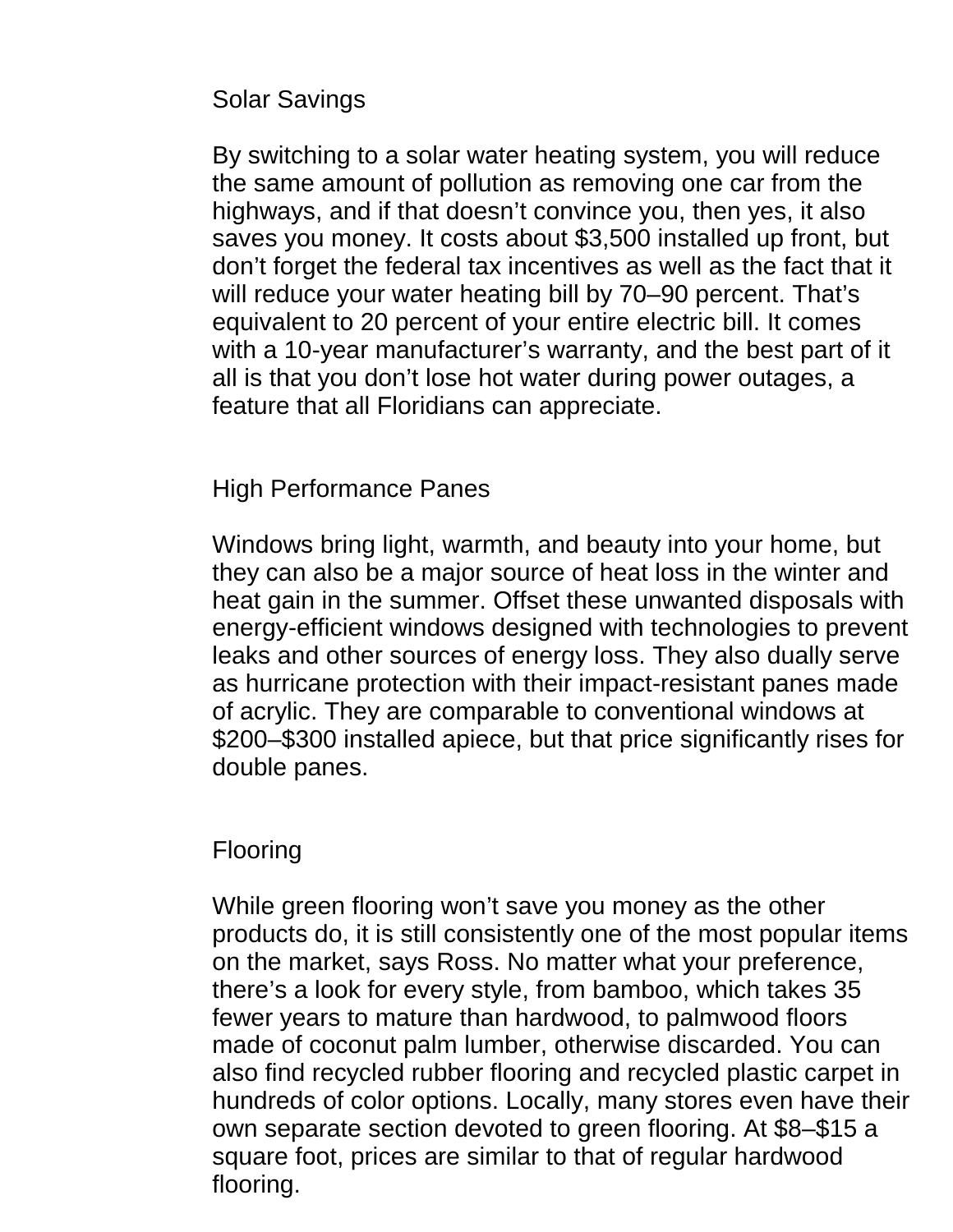Resources

Sustainable Sarasota: www.SustainableSarasota.com A Sarasota County Government program promoting sustainability in the local community and throughout the world.

The Sarasota Green Connection: www.SarasotaGreenConnection.com The mission of Sarasota Green Connection, Inc. is to mainstream green in the greater Sarasota area by connecting people to environmentally preferable goods and services.

Eco-\$mart: www.EcoSmartInc.com

Eco-\$mart, Inc. provides a number of services to facilitate sustainable living, acting as a distribution source for approved construction materials and offering free consultations to homeowners, building owners, architects, developers, and contractors. Eco-\$mart, Inc. can also connect you to professional designers in the area.

Florida House Institute for Sustainable Development: www.i4sd.org

Facilitates change for a sustainable future in Sarasota by partnering with others to create a practice of sustainable community development and a network supporting communities thus engaged.

Florida Green Building Coalition:

www.FloridaGreenBuilding.org

FGBC is a nonprofit Florida corporation dedicated to improving the built environment and "to provide a statewide Green Building program with environmental and economic benefits." Go to the site to learn more about "Rethinking Sustainable Construction 2006,"a conference being held in Sarasota September 19–26, 2006, when people from around the world will gather to explore the cutting-edge green market.